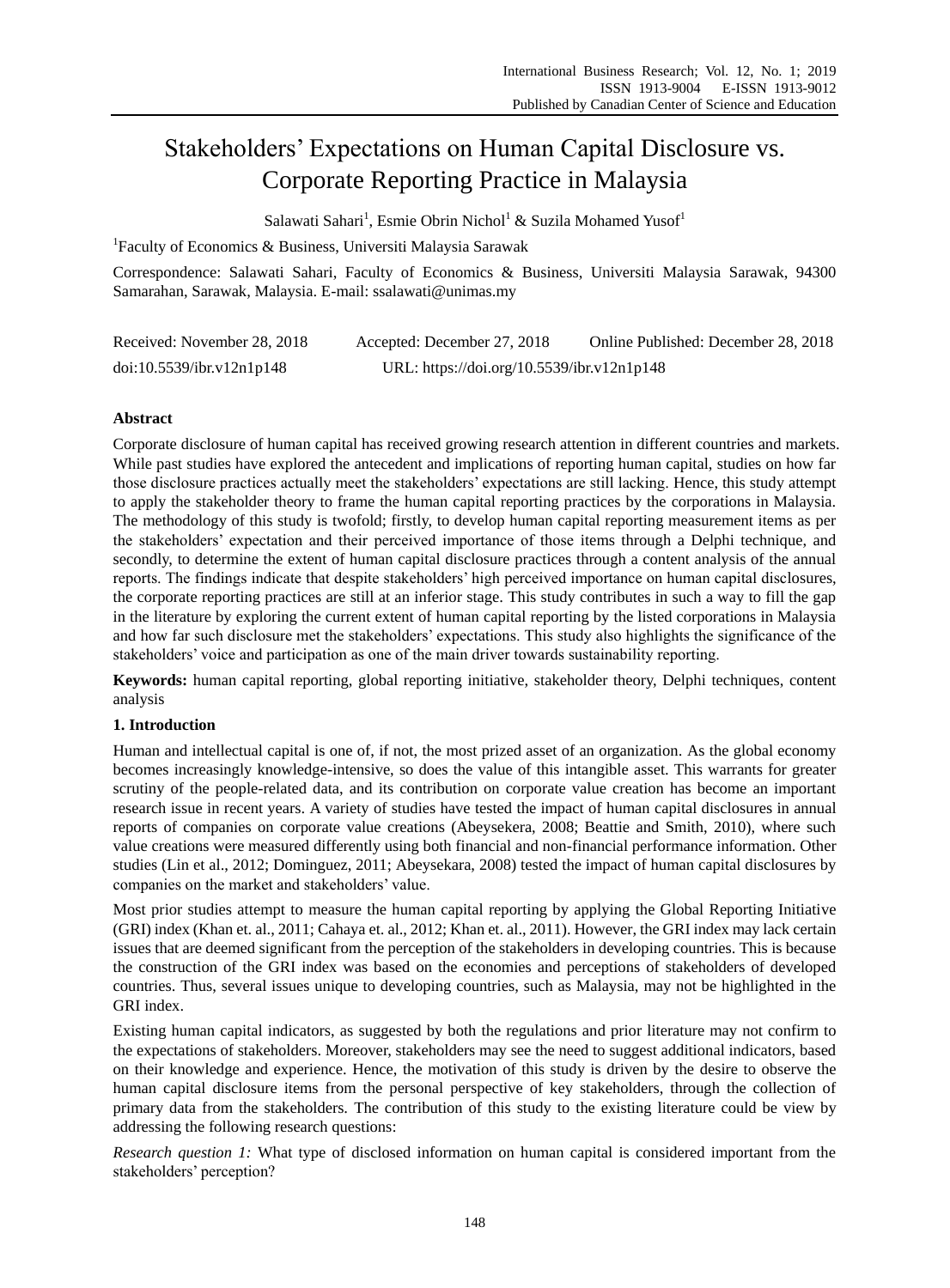*Research question 2:* What is the extent of human capital disclosures in the annual reports of listed companies in Malaysia?

*Research question 3:* Does the information being disclosed by the listed companies meet the expectations of the stakeholders?

Through the Delphi technique, this study among the earliest paper to develop such method to obtain the stakeholders" expectations on human capital disclosure. Furthermore, this study applies the stakeholder theory to model the responsiveness of corporations to disclose human capital activities based on the interests of the various stakeholders. This study aims to examine the extent of the human capital disclosure practices meeting the expectations of the stakeholders. Human capital measurement indicators, perceived to be important by stakeholders, could be used by management of companies to measure the extent of disclosures and serve as a guideline towards sustainable reporting.

#### **2. Literature Review**

Khan et. al. (2011) highlight several motives behind the use of the GRI guidelines. Firstly, GRI intend to develop a voluntary reporting framework that attempt to stimulate sustainability reporting practices to a level comparable to that of financial reporting in terms of rigour, equivalent, and beyond all, the universal recognition. Secondly, GRI guidelines encompass inclusive measures for both qualitative and quantitative information, and thirdly, GRI provide an organized structure for sustainability reporting. Therefore, this study aims to extend human capital indicators unique to the reporting environment of a developing country, based on the GRI framework and prior studies.

## *2.1 Human Capital Indicators*

Human capital indicators cover areas relating to workforce"s different level of composition namely different belonging of countries, educational levels, and the type of contracts offered, as well as the sharing of workers with other organisations (Pedrini, 2007).

Abeysekera and Guthrie (2004) introduce the "headcount of firms" or the total workforce as one of the attributes in the coding framework for their study, which was found to be outside the list of the five most important human capital items. According to them, this probably reflects the fact that firms in Sri Lanka (the sample in that study) are continually restructuring to adopt new technology in order to replace low value-adding activities. They also opine that it could also be one of the reasons why details on the "vocational qualifications of employees" were least mentioned.

The employment of total number of employees as one of the human capital disclosure index items by Jindal and Kumar (2012) reinforce its relevance for voluntary reporting of human capital. In their study, Jindal and Kumar (2012) breakdown the total number of employees into separate categories according to qualification, gender, caste and experience. Moreover, they employed (1) attrition or turnover rate of the workforce and (2) employee benefits, as other human capital disclosure items.

On the other hand, Abeysekera (2008) found that provision of employee welfare or benefits is effective in curbing absenteeism from work. For instance, respondents for his study (Engineering Ltd. and Toba Ltd.), testified that their firms offer subsidized meals during working hours through their in-house catering facilities in order to increase employee attendance and motivation that will further lead to an increase of capital accumulation.

Similarly, a study by Khan et. al. (2011) also employed "employment and benefits" as one indicator to measure the extent of disclosure. Their study of banks in Bangladesh found that all the sample banks voluntarily disclosed items on employment and benefits, even though those disclosures are not mandatory. This suggests that the banks in Bangladesh consider provision of employee benefits as an important item for reporting to their stakeholders.

The study by Beattie and Smith (2010) highlights the importance of employee turnover, as an indicator in an employment disclosure. Their respondents recognised that a certain level of turnover was healthy and a valuable contribution in terms of new skills and ideas entering the company. It, therefore, appears that an optimal level of turnover exists, which balances reappointment costs and the benefits of fresh insight. Their respondents revealed that while they want to retain their employees and not have too much turnover, they also acknowledge that zero employee turnover is not necessarily healthy for the company"s well-being.

Hence, based on prior literatures and the GRI guidelines, this study selects the following related measurement of human capital reporting. The human capital indicators in Table 1, sourced from the literature, are not the final list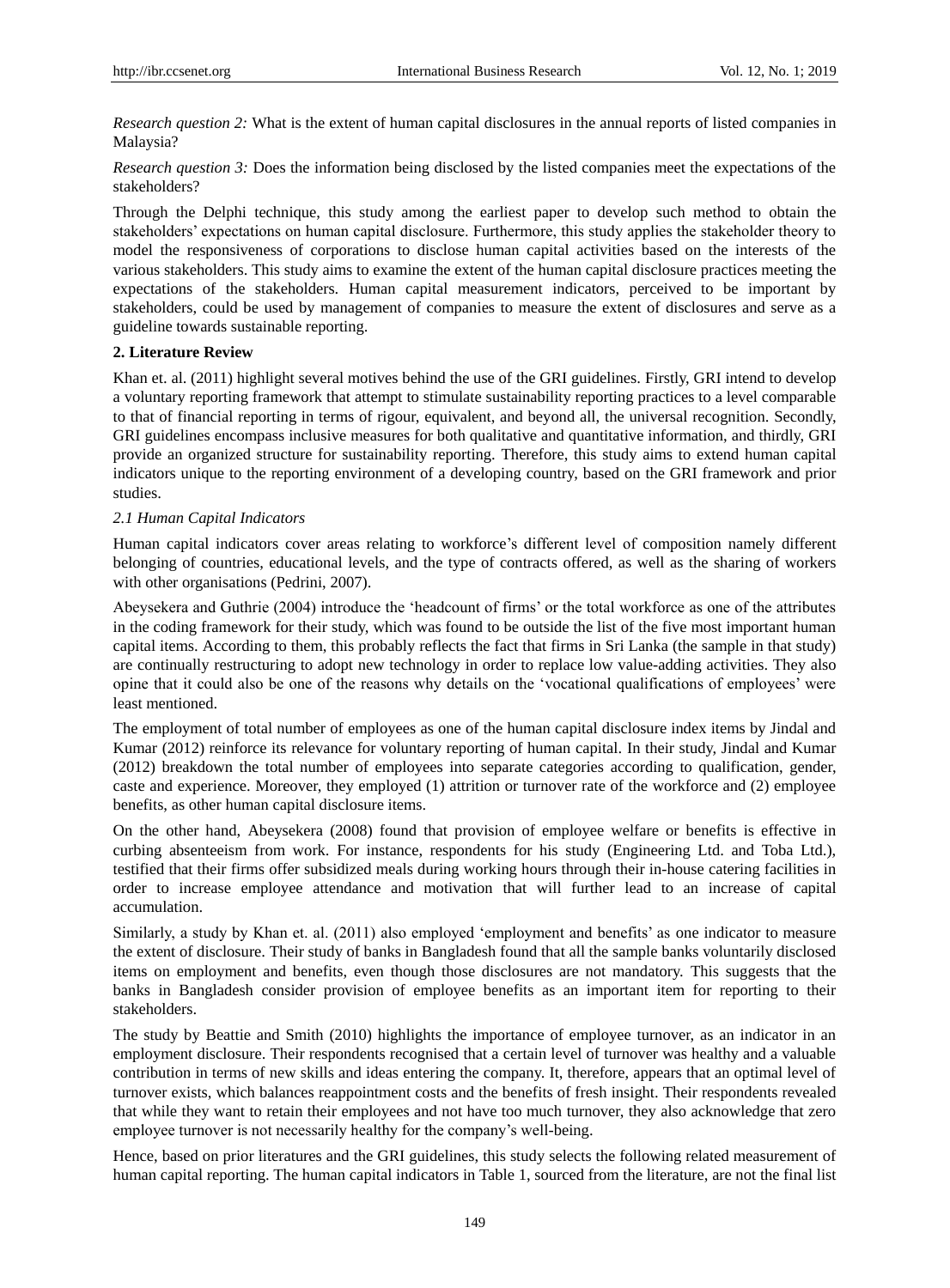of indicators. By using them as inputs in the questionnaire to stakeholders, this study aims to discover other pertinent indicator(s).

| Human capital disclosure measurement                                 | Sources of standard/literature/regulations           |
|----------------------------------------------------------------------|------------------------------------------------------|
| Total workforce by employment type, employment contract, and         | GRI LA1; Pedrini (2007); Abeysekera and Guthrie      |
| region.                                                              | $(2004)$ ; Jindal and Kumar $(2012)$                 |
| Total number and rate of employee turnover by age group, gender, and | GRI LA2; Pedrini (2007); Jindal and Kumar            |
| region.                                                              | (2012)                                               |
| Benefits provided to full-time employees that are not provided to    | GRI LA3; Pedrini (2007); Jindal and Kumar            |
| temporary or part-time employees, by major operations.               | $(2012)$ ; Khan et. al. $(2011)$ , Beattie and Smith |
|                                                                      | (2010)                                               |
| Composition of governance bodies and breakdown of employees per      | GRI LA13; Cahaya et. al. (2012); Pedrini (2007)      |
| category according to gender, age group, minority group membership,  |                                                      |
| and other indicators of diversity.                                   |                                                      |
| Ratio of basic salary of men to women by employee category.          | GRI LA14; Cahaya et. al. (2012); Khan et. al.        |
|                                                                      | $(2011)$ :                                           |

Table I. Selected human capital disclosure measurement and source of literature

#### **3. Methodology**

#### *3.1 Delphi Technique*

The Delphi technique is define as a systematic procedure to evoke expert opinion where the intended outcome is to achieve a reliable consensus of opinion among a selected panel of experts (Sourani and Sohail, 2014). The procedure of the Delphi technique could go from one to number of rounds necessary to yield a consensus (Nworie, 2011). The instruments used in such technique are interviews and questionnaires which require feedback from the participants in a predetermined number of rounds.

According to Landeta and Barrutia (2011), the Delphi method allows the most relevant people and collective to take part and contribute their best, within a methodology that channels, encourages and refines their contributions. Moreover, Delphi panel allowed the panels to reduce any negative personal influence or noise that stand in between the communication that is desired and driven the process from the objective of the analysis proposed. Hence, for this study, the panel members are those with numerous understanding and profeciency on human capital in corporations, employee relations and rights, and other related issue being researched. Based on their current and prior positions, they are considered "experts" who hold a high degree of objectivity and rationality, and are able to apply their knowledge in a professional manner.

The Delphi exercise required that the panel should stay anonymously among each other and willing to participate to the exercise for the three rounds with approximately 6-months period. Therefore, the invitation to the panel were made to ensure the willingness of the panel to fully committed in this study. In order to fulfil the stakeholders' populations, the invitation was made to the stakeholders that represents panel experts in this study which includes shareholders, human resource managers, employee representatives of listed company, internal and external labor union representative, related ministry of human capital, officer related to corporate reporting and payroll, non-governmental agency related to labor protection activity and other educational experts of human capital.

The Delphi technique in this study aims to obtain the stakeholders" perception on the human capital indicators initially constructed from the GRI and prior literature (as shown in Table 1). The final list of indicators, to be applied in the content analysis of the annual reports of listed Malaysian companies, will be drawn from the perceptions and opinions of stakeholders or the panel.

#### *3.2 The Delphi Panel*

According to Weidman, et. al. (2011), the literature has not specified the number of experts needed for a Delphi technique. Members of the panel are selected because they have vast knowledge and experience in dealing with human capital of corporations, employee relations and rights, and the issue being researched. As for this study, a total of twelve experts have accepted the formal invitation to be in the panel, representing a wide spectrum of human capital professionals in Malaysia with two from the public sector, one from a non-governmental organization (NGO), and nine from the private sector.

#### *3.3 Secondary Data Collection: Content Analysis*

Content analysis for this study examines the human capital disclosures in the annual reports of listed companies in Malaysia (for the year 2014), based on the indicators previously obtained from the Delphi technique. The extent of human capital disclosure is measured on a dichotomous basis (0, 1). This approach is consistent with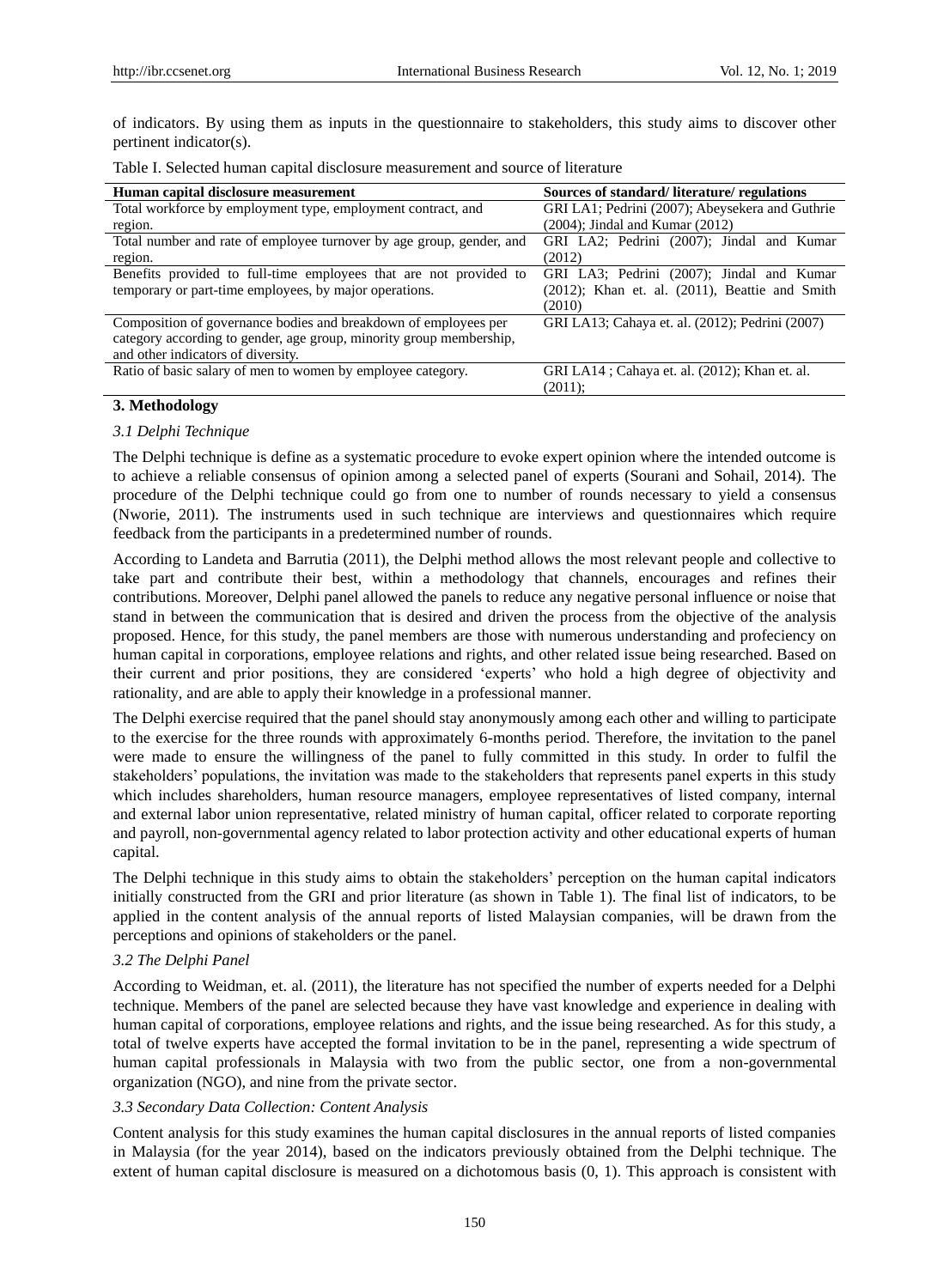prior studies (Cahaya, 2012; Jindal and Kumar, 2012).

The reason to choose a dichotomous approach in this study was because it is more objective as it avoids scaling errors (Abeysekera, 2010). Furthermore, Cahaya (2012) stated that this method as a more relevant technique to be applied to all different type of companies since it is considered as a far less subjective approach than the weighted approach. As for Leventis and Weetman (2004), they stated that using both weighted and unweighted approach resulted the same conclusions and hence, suggested the application of unweighted disclosure index since it is the most commonly used method from prior literature. Elsayed (2010) argues that the unweighted disclosure index is more preferable since the weighted disclosure index depends on the respondent such as users, whose opinions are used in deciding the weights of some items of information, in general, lack self-insight regarding their own use of information. Further, Elsayed (2010) stated that, assigning scores for disclosed items of information depending on eliciting subjective opinions from a user group that may be misleading, because the level of usefulness which is assigned to each disclosure item is not absolute, rather it varies depending on the country, the user, the industry and the time of the study. Mangena and Pike (2005) employ the unweighted disclosure index because they argue that weighting of disclosure items does not alter the results significantly as companies disclose important items as much as they disclose unimportant items.

The dichotomous approach used in scoring the extent of human capital disclosure assigns a 0 if an item in the index does not appear in the annual report and a value of 1 if an item is disclosed. A scoring sheet that consisted of all the human capital disclosure items as obtained from the Table 1 was used to facilitate the scoring process and to ensure the consistency of scoring process. The scoring procedure by using the human coding method whereby each annual report will be read thoroughly. Since the human rights disclosure in the annual report is a voluntary disclosure and descriptive in nature, the following sections were selected in the annual report for thorough reading, selection and evaluation for the scoring procedure:

- 1. Corporate social responsibility statement
- 2. Sustainability report
- 3. Statement on corporate governance
- 4. Chairman"s (or managing director"s) statement
- 5. Statistic highlights
- 6. Additional compliance information
- 7. Code of conduct and business ethics
- 8. Statement on risk management and internal control
- 9. Administration report

The researcher than highlights all the available measurement items (key words as such in Table 1) in the annual report and remarks the code for the measurement item in the printed annual report sections. After all the annual reports are remarks with the relevant code, the score than, were keyed-in in the master worksheet with the column pre-set for each human capital disclosure and the number and the name for each corporation for each row. The scoring process was based on the dichotomous basis where the human capital disclosure assigns "0" if an item in the index does not appear in the annual report and value of "1" if an item is disclosed. When the scoring of the companies was completed, each company ended up with a composite score reflecting the number of disclosure items against which it was found to have made disclosures in its annual report. This process of coding procedure is the coding for unweighted index.

# **4. Findings**

## *4.1 Results from the Delphi Technique*

The initial round of the Delphi technique presented the panel members with a questionnaire featuring the items in Table II, which may be perceived by the respondents as important (yes) and not important (no). Chan, et. al. (2001) stated that items having a score in excess of 50% are deemed important and will be selected for further consideration in the next round of the Delphi method. Hence, it could be seen from Table II, that all items were considered important. At the initial round, some panel members suggested a new item "Compliance with minimum wage policy". This new item was included in the second round of the Delphi technique, and was given a coding B1.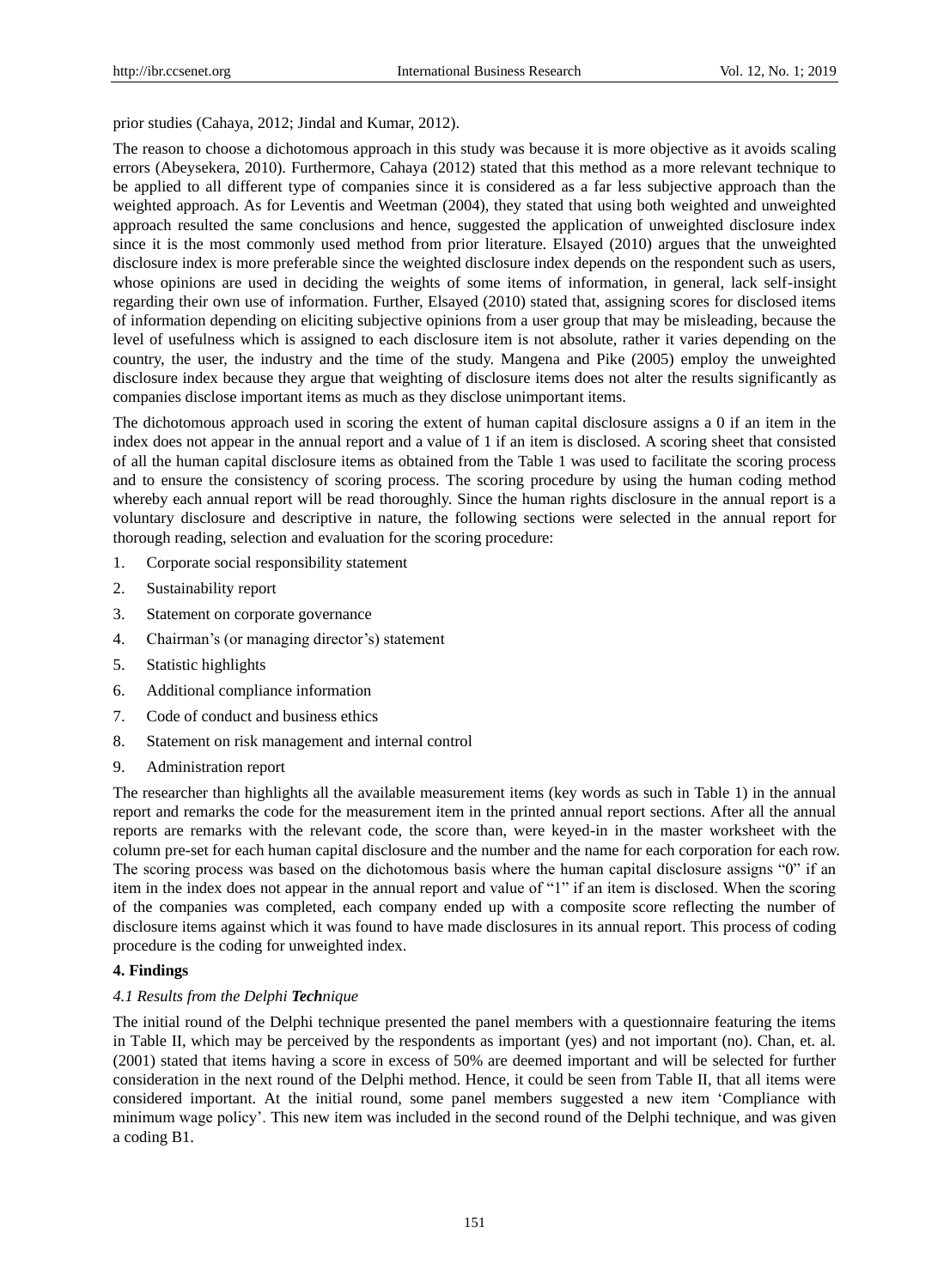#### Table II. Percentage of responses from round one

|                |                                     | Q1 (in percentage) |            |
|----------------|-------------------------------------|--------------------|------------|
|                |                                     | No                 | <b>Yes</b> |
| A.             | Total workforce                     |                    | 100        |
| A2             | Employee turnover                   |                    | 92         |
| A <sub>3</sub> | Benefits for full time employees    | 16                 | 84         |
| A4             | Breakdown of employees per category | 16                 | 84         |
|                | Salary by employee category         | 42                 | 58         |

In the second round, one of the panel have withdrawn to proceeds with this study, which therefore, only eleven panel experts proceed with the second and third round of Delphi exercise. each panel member was invited to reconsider his/her initial responses given in round one. Questionnaire for Round 2 was constructed using a five-point Likert scale. The panel had to reconsider the importance of each item of human capital disclosure by selecting a degree of importance (0 = very unimportant, 1 = unimportance, 2 = quite important, 3 = very important,  $4 =$  extremely important). Table III shows Round 2 results in percentage.

Table III. Percentage of responses from round two

| A1             | Total workforce                     |    | 18 | 18 | 55 |
|----------------|-------------------------------------|----|----|----|----|
| A <sub>2</sub> | Employee turnover                   | 18 |    | 36 | 36 |
| A <sub>3</sub> | Benefits for full time employees    |    |    | 45 | 36 |
| B <sub>1</sub> | Compliance with minimum wage policy |    | 18 | 18 | 64 |
| A4             | Breakdown of employees per category |    | 45 | 45 |    |
| A5             | Salary by employee category         | 18 | 27 | 36 |    |

Table IV shows the percentage response for each degree of importance from the Delphi Round 3. Despite the same panel and similar questionnaire, the findings from Round 2 and 3 are different. However, it should be highlighted that the panel had to review the findings from Delphi Round 2 before they could give their input in the Delphi Round 3.

Table IV. Percentage of responses from round three

| A1             | Total workforce                     |  | 36 |    | $\gamma$ - |
|----------------|-------------------------------------|--|----|----|------------|
| A <sub>2</sub> | Employee turnover                   |  | 36 | 46 |            |
| A <sub>3</sub> | Benefits for full time employees    |  | 46 | 18 | 36         |
| B <sub>1</sub> | Compliance with minimum wage policy |  | 18 | 18 | 55         |
| A4             | Breakdown of employees per category |  | 18 | 36 | 46         |
| A5             | Salary by employee category         |  |    |    | 46         |

*4.2 Level of Consensus of the Responses*

The major objective for conducting Delphi is to obtain a reliable consensus among participating experts. The aim of the consensus is to determine the extent to which experts or lay people agree about a given issue. The level of consensus in this study is measured by the percentage of respondents agreeing**.** Huges (2003) defined consensus descriptors as those descriptors that were regarded as "important" or "very important" by more than 83% of the responses. As for Kilner (2004), the terms agreement being implied by the results, or more specifically in numerical terms such as 55% or 100%. Sourani and Sohail (2014) observed agreement among respondents that a certain criterion is important based on having 75% or more of the respondents agreeing on giving a ranking.

In order to observe stability among respondents, the percentage respondents agreeing on giving a ranking that is equal to or more than 2 (quiet important) are calculated. Similar method was done in a study by Sourani and Sohail (2014). For instance, under the category of A1 Total Workforce (refer to Table IV), percentage of responses agreeing from column 2, 3 and 4 are 36%, 27% and 27% respectively, which indicate a total of 90%. Since these total are more than 75%, this indicates the panel"s agreement. As what can be seen from the Table IV (total percentage for column 2,3 and 4), almost all the item in the questionnaire have reach a total percentage of more than 75%, indicating the panel"s agreement. This indicates the consensus have been met in the round 3.

# *4.3 Finalization of the Human Capital Disclosure Index*

The expert panel"s agreement on the human capital disclosure information and the importance of each item was developed into an index. Table V shows the human capital disclosure items established from the Delphi exercise and their level of importance. It can be seen that the panel viewed all items as important, with a weighting of 2.5 and above, given that the scale of 2 denotes 'quiet important' in the questionnaire.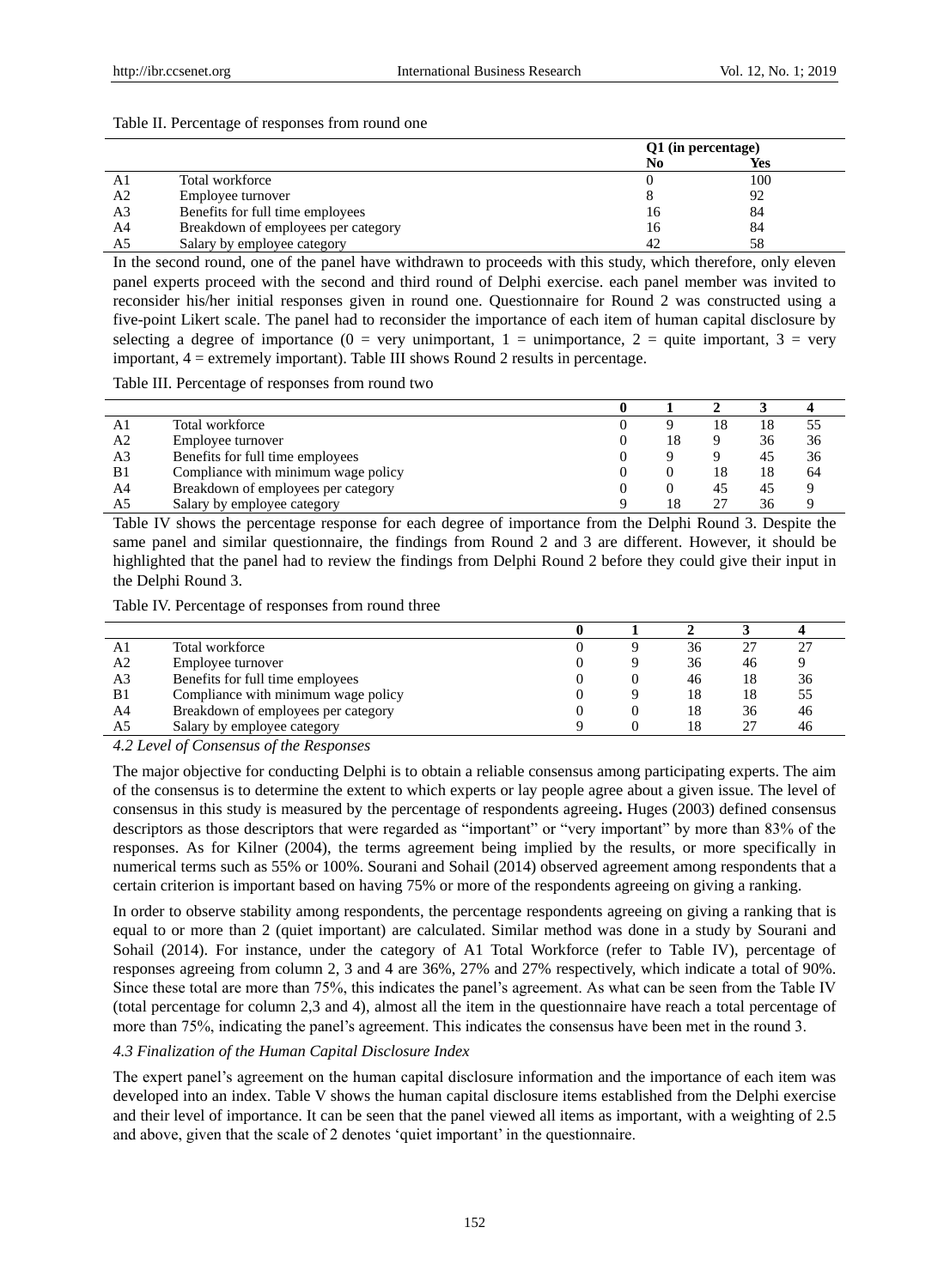|                |                                     | Importance         |
|----------------|-------------------------------------|--------------------|
|                |                                     | weightings $(0-4)$ |
| A1             | Total workforce                     | 2.7273             |
| A <sub>2</sub> | Employee turnover                   | 2.5455             |
| A <sub>3</sub> | Benefits for full time employees    | 2.9091             |
| B1             | Compliance with minimum wage policy | 3.1818             |
| A4             | Breakdown of employees per category | 3.2727             |
| A5             | Salary by employee category         | 3.0000             |

Table V. List of human capital disclosure items and their importance weightings

*4.4 The Extent of Human Capital Disclosure*

Table VI summarizes the human capital disclosure frequency and the percentage of disclosure in the annual reports of 792 listed companies for the year 2014, which was obtained from the content analysis technique. In general, the percentage of disclosure is seen to be very low, with the highest being a mere 11.2% of the 792 companies disclosing the item "breakdown of employees per category".

Table VI. Human capital disclosure frequency and percentage of disclosure

|                |                                     | <b>Non-Disclosure</b> | <b>Disclosure</b> | <b>Percentage of disclosure</b> |
|----------------|-------------------------------------|-----------------------|-------------------|---------------------------------|
| A1             | Total workforce                     | 704                   | 88                | 11.1%                           |
| A <sub>2</sub> | Employee turnover                   | 769                   | 23                | 2.9%                            |
| A <sub>3</sub> | Benefits for full time employees    | 749                   | 43                | 5.4%                            |
| A <sub>4</sub> | Compliance with minimum wage policy | 780                   |                   | 1.5%                            |
| E2             | Breakdown of employees per category | 703                   | 89                | 11.2%                           |
| E3             | Salary by employee category         | 788                   |                   | 0.5%                            |

# **5. Discussions**

## *5.1 The Human Capital Disclosure vs. the Stakeholders' Expectations*

Table VII indicates descriptive statistics for the percentage of human capital disclosure as compared to the experts' (or stakeholders') weighting for importance. The percentage of disclosure for all items is seen to be very low, with the highest disclosure rate of only 11.2%. In comparison, the experts' weighting for importance indicates the stakeholders perceived most of the item as more than just "quite important", with a score of above 2.55 (Likert-scale of 0 - 4).

Table VII. Human capital disclosure and stakeholders' weighting of importance

|                                      | Experts' weighting for | Percentage of disclosure |
|--------------------------------------|------------------------|--------------------------|
|                                      | importance             |                          |
| Total workforce                      | 2.73                   | 11.1%                    |
| Employee turnover                    | 2.55                   | 2.9%                     |
| Benefits for full time employees     | 2.91                   | 5.4%                     |
| Compliance with minimum wages policy | 3.18                   | 1.5%                     |
| Breakdown of employees per category  | 3.27                   | 11.2%                    |
| Salary by employee category          | 3.00                   | 0.5%                     |

The 'compliance with minimum wage policy', an additional item suggested by the expert panel, is considered highly important by the experts, whereas the extent of disclosure among listed companies is the lowest. This is because compliance with minimum wage policy took effect only recently in 2012, and the annual reports content analysed were for the year 2014.

On a similar note, the companies" disclosure for the item "employee turnover", that is perceived by the experts to be important (weighting of 2.55), is also found to be poor, as indicated by the low level of importance at 2.9%. This is consistent with Cahaya et. al (2012) finding of a low percentage of disclosure for the item "total number and rate of employee turnover by age group, gender, and region" at only 5.83% of listed companies in Indonesia during the year 2007.

# *5.2 Reasoning Through Stakeholder Theory*

The Delphi technique was performed towards the panel which was mostly come from the stakeholders which was define as someone who have a stake or a reasonable demand in the company (Tullberg, 2013). Hence, in the Delphi technique, the key stakeholders are identified with the best interest with the research area of this study.

Stakeholders may be "mistaken" in their value judgments whereby, they may not be neutral in judging what is best for them or for related matters such as human resource, labour rights, and policy. This raises an important issue. Even though it might be adequate from stakeholder theory perspective to argue that what really matters are stakeholders" subjective judgments, this is unlikely to avail from a normative perspective. Therefore, the subjective and judgemental value of stakeholders towards the human capital might have led to their high interest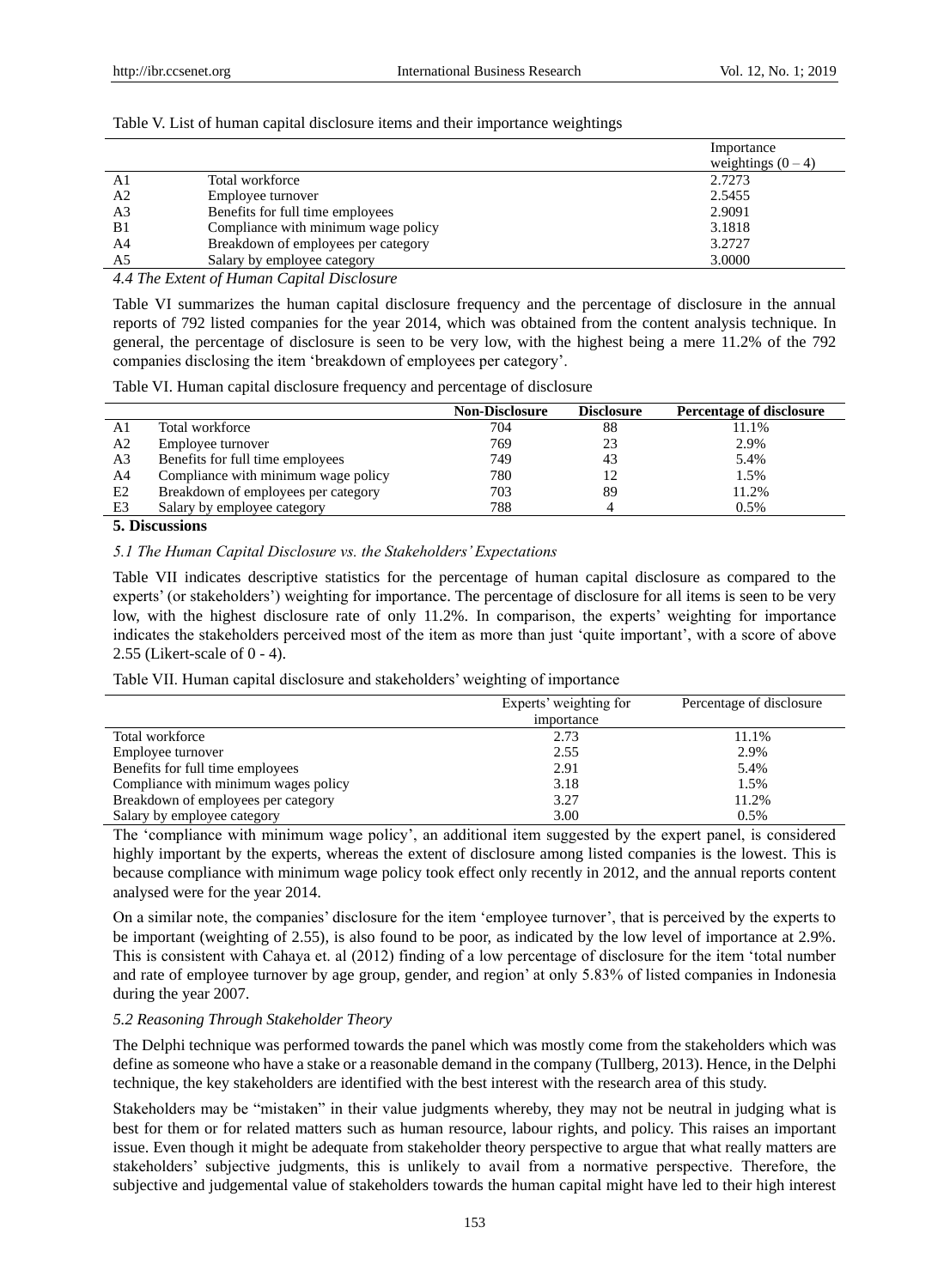and placing of human capital items at a high level of importance regardless of low level of disclosure practice by the management.

Furthermore, the contradictions between the stakeholders" high expectations and low level of human capital disclosures could be related to the "power" point of view. According to Buren and Greenwood (2011), stakeholders are dependent upon the business entity by virtue of their stake; however, the degree to which the firm is dependent on the stakeholder varies. Even withholding their labour from the organization provides little power (especially in environments in which trade unions do not exist or are suppressed) because these employees are more dependent on their employers for their remuneration than their employers are on them for their labour. Furthermore, employers may perceive (with some justification) any particular group of workers as easy to replace.

Stakeholder theory could focus on a libertarian argument, positing that when corporations engage in voluntary corporate social reporting, then the hand of the state is less likely to restrict business decision making. It is helpful to consider how stakeholders can serve as constraints on the power of managers (Fox, 1971), or in the case employees with unfair treatment, do not have much ability to serve as such. Analyses of power suggest that holding it allows a stakeholder group to constrain the behaviour of managers and to seek terms of exchange that are more favourable to the stakeholder. However, some employees do not possess power, and in the absence of a coalition with a powerful stakeholder group are likely not to have their claims heard or to be able to affect the terms of exchange with their employers in ways that are salutary to employees' interests.

#### **6. Conclusions**

The main objective of this study is to ascertain whether the information on human capital disclosure in the annual reports meets the stakeholders" expectations. The low percentage of disclosures by the listed companies suggests low level of importance placed on reporting of human capital items. This contradicts the high expectations of the panel of experts on the importance of disclosing such items. This stipulates that despite the high expectations of the panel experts on the importance to disclose the human capital items, the disclosure is still at a poorer stage.

The stakeholder theory attempts to explain this finding: (1) The judgmental value of the stakeholders could drive the stakeholders to perceive the human capital issues as important due to their high interest on the subject matter, (2) Stakeholders with lower level of power cannot control the management"s decision, and (3) Stakeholder-management relationship is such that the stakeholders are dependent on the management and, therefore, cannot challenge the management's decision.

The low levels of disclosure practice by the listed companies are open to debate. As for the case of employees" rights, several important issues are obviously unfair treatment. However, the demand to disclosure such issue on employees' rights maybe known by the companies, though the question was that how far the stakeholders' voice has reach the company?

It has been argued that stakeholder contribution to value creation implies a right to some sort of voice in its relations with a corporation or other organization. A decline in employee voice, both for individual employees and employees as a group, is well documented (Freeman et al., 2007). The loss of voice is particularly acute for low-wage employees. But there are other powerless stakeholders that lack voice as well, such as communities in poor countries. Many would argue that even shareholders lack voice. Hence, this study concludes that stakeholder voice and participation in organizational decision making is addressed may needs further development. Further study could being develop by focusing on employees' rights disclosure practice and the stakeholders' voice on such issue of employees' rights.

# **Acknowledgements**

The authors wish to thank Ministry of Higher Education for funding this research through the Fundamental Research Grant Scheme (F01/FRGS/1605/2017).

#### **References**

- Abeysekera, I. (2008). Motivations behind human capital disclosure in annual reports. *Accounting Forum, 32,*  16-29. https://doi.org/10.1016/j.accfor.2006.11.006
- Abeysekera, I., & Guthrie, J. (2004). An empirical investigation of annual reporting trends of intellectual capital in Sri Lanka. *Critical Perspectives on Accounting, 16,* 151-163. https://doi.org/10.1016/S1045-2354(03)00059-5

Beattie V., & Smith, S. J. (2010). Human capital, value creation and disclosure. *Journal of Human Resource*